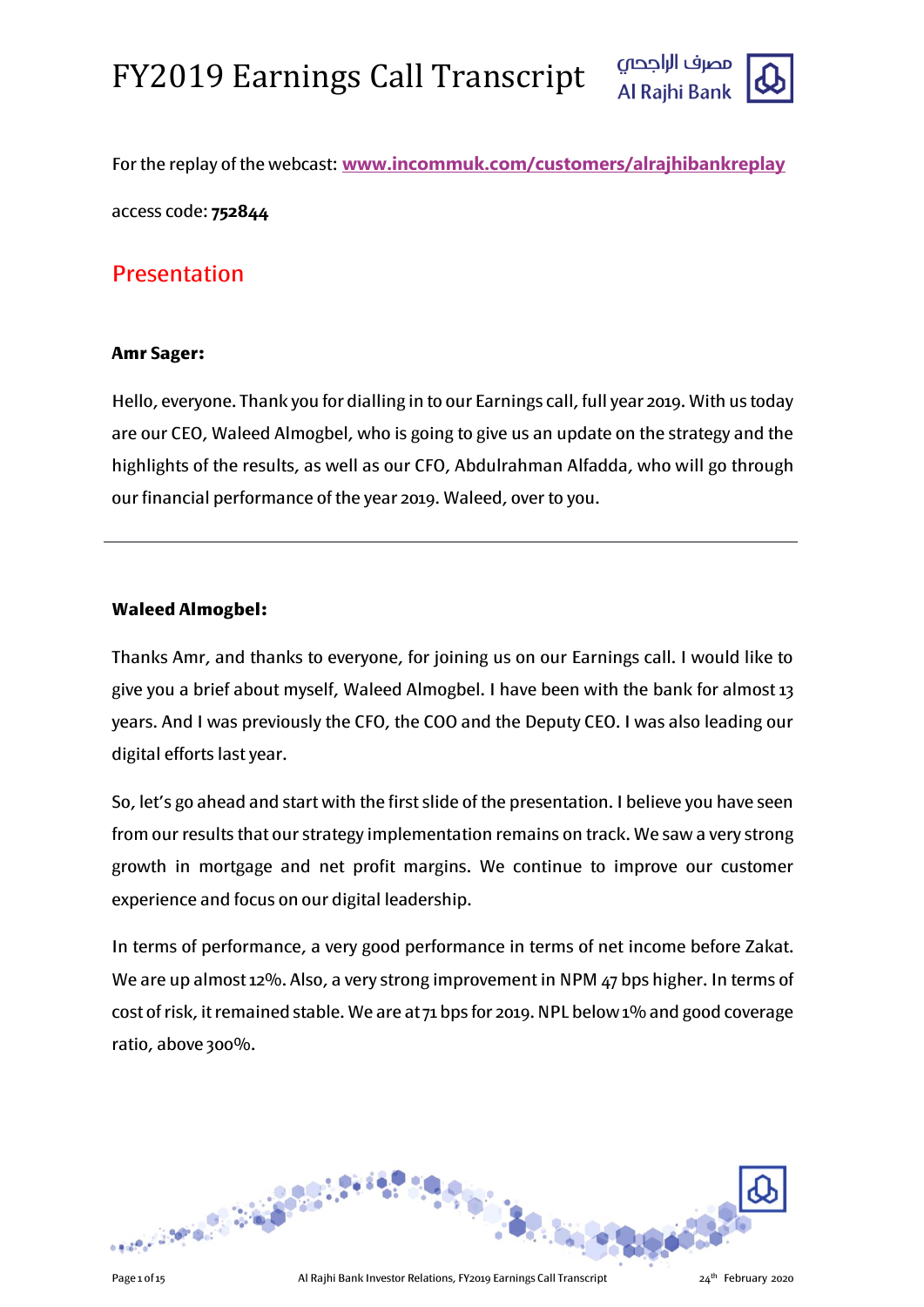



In terms of the balance sheet, we continue to grow our assets, especially in retail. Strong growth in current accounts, almost 6% year on year. Our non-profit bearing deposit is almost now at 93%.

I then turn your attention to the next slide in terms of our strategic review. We have been running our strategy since 2015. It consists of A, accelerated growth, B, become employer of choice, C, customer focus, D, digital leadership, E, execution excellence. I will highlight just a few of these.

As you can see, we continue to do very well in mortgage. We grew almost 63% year on year and our book now stands at 55 billion which is roughly 21% of the total loan book.

Our employee, in terms of driving the engagement score,it reached 66%. We also launched last year the School of Banking and we have a very strong graduate programme in place. One is generic and the other one is focused on IT and digital. Over 80% of the graduates remain with the bank.

Customer focus. Our net promoter score continues to be number one. If I take you back to 2016, we were ranked as number seven. We will continue to monitor very closely to ensure that we maintain our leadership position.

For digital, it has been particularly a successful year. We have increased our market share in all digital payment channels. Number of active digital customers has reached almost 5.5 million. We are now getting over 60% of all new account openings on digital channels.

On execution excellence, we continue to focus on automation and robotics. As you can see, we reached almost 253 bots. We have also started moving into our new tier four data centre which should be finalised sometime during the second quarter. On volumes that we are processing right now as you can see it in the presentation it is continuing to increase. We reached 228 million per month, almost a 32% increase year on year.

Overall, very solid progress in terms of executing our strategy. However, our main focus will remain on mortgages as we see potential growth this year. Payments is one of our focus areas in 2020 and beyond. Also, we are sitting on a wealth of customer data and one

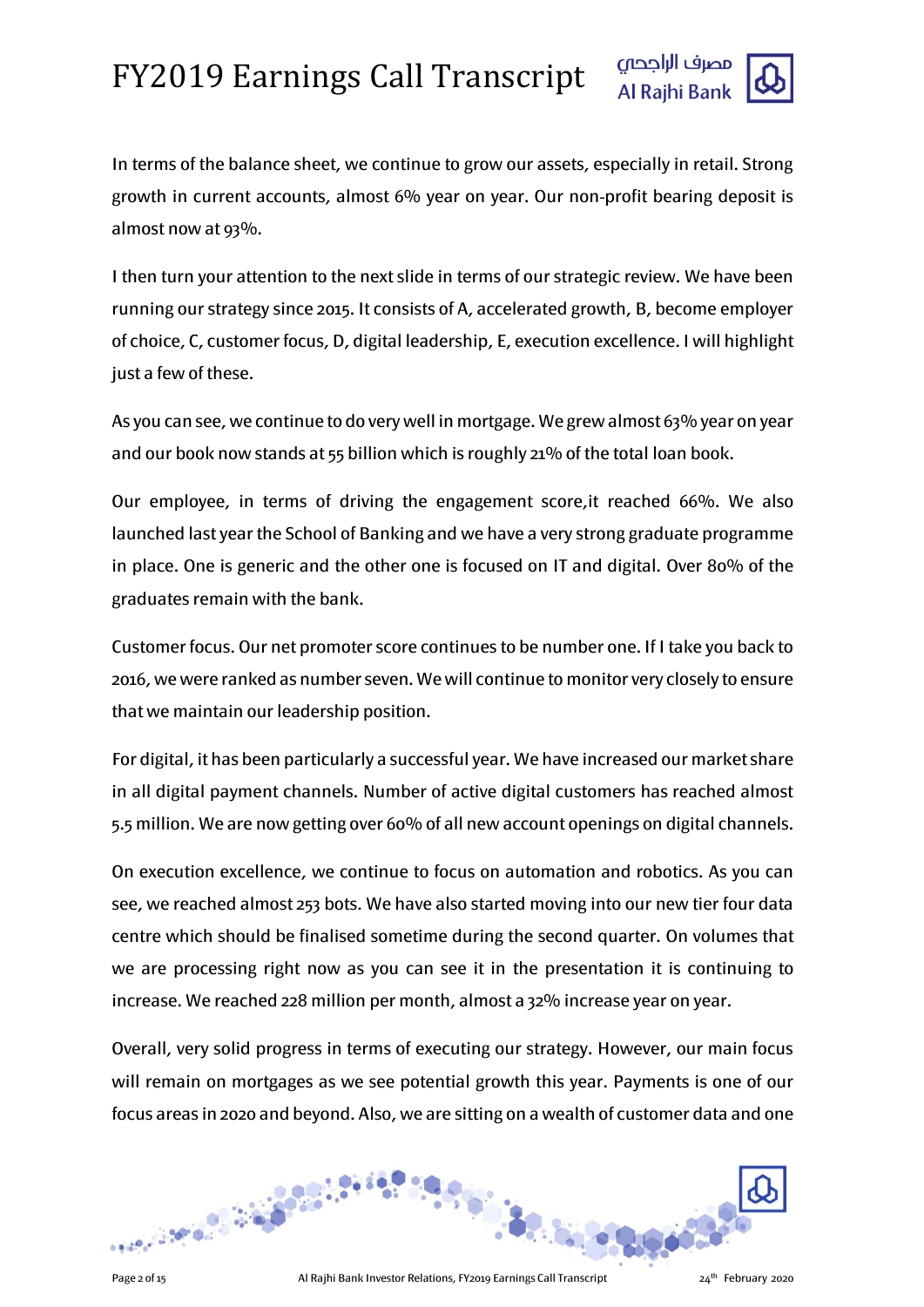

of our priorities this year is to leverage from this data using data intelligence and machine learning. With that, I will pass it over to our CFO, Abdulrahman.

### **Abdulrahman Alfadda**

Yes. Hello, ladies and gentlemen. Thank you very much for joining the call today. For the people who don't know me, I've been with Al Rajhi Bank for the last four and a half years, banking experience close to 22 years, and I've been appointed as CFO a couple of months ago. I'm glad to present our full year financial results 2019.

On the blance sheet strength slide number 4, again, great story and have managed growing our current accounts. We managed to grow our current accounts by 16 billion close to 6%. Total customer deposits have increased by around 18 billion, 6% higher. Total assets for the organisation have grown by close to 20 billion Saudi Riyal, mainly driven by the financing book which has seen an increases close to 18 billion.

To see a breakdown of the financing portfolio, again, as waleed has mentioned, the focus area for us in the last year was the mortgage. We managed to grow our retail book by close to 20 billion in 2019. Total assets for the organisation is around 384 billion Saudi Riyal.

Operating income has grown by close to 12.5%, reached around 19.5 billion Saudi Riyal. The main contributor for that increase is yield income. The growth on the yield income has a combination of a couple of items. Mainly the growth on the retail book which on the previous slide is around 20 billion.

On the financing we managed to improve our net profit margin by close to 47 basis points in 2019. This is despite the previous rate cut that happened in the US last year and SAIBOR as an average last year was around 2.63%.

On the next slide, you see the net income before Zakat. We managed to improve our return by around 12%. Again yield income, which I have explained in the previous slide contributed to the growth. One of the things that we are focusing on is growing our non-

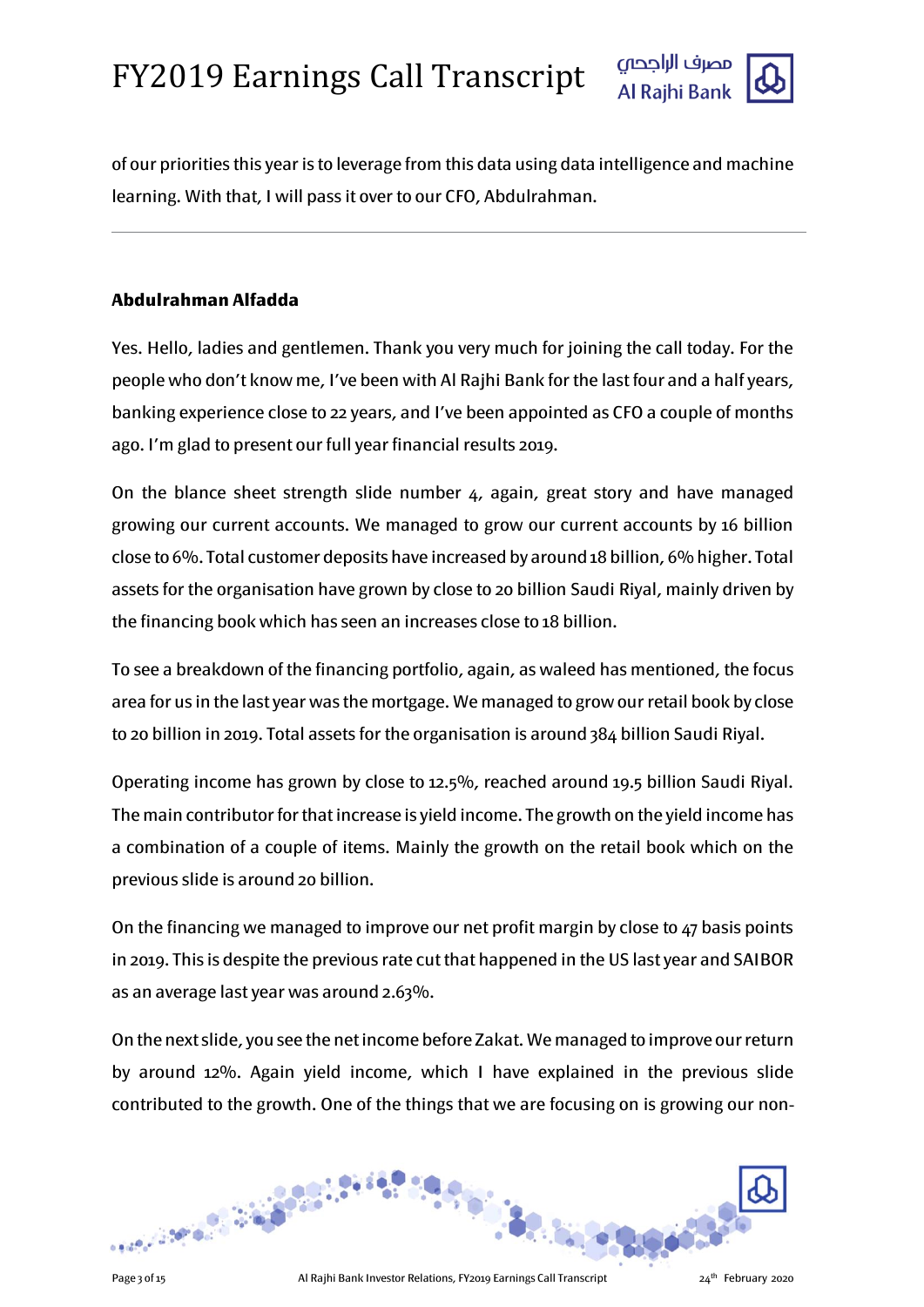



yield income, fee income, which Waleed highlighted that our key priorities for 2020 and beyond are basically payments and the digital field.

Our operating expense, 733 million higher compared to the full year 2018 and impairments charged is around 240 million, higher than 2018. I'm sure that you recall that we had Zakat settlement that happened in 2018. That's beyond us. So going forward, we are going to report net income after Zakat There will be no differentiation between the net income before Zakat and after Zakat, so at least we will have a better comparison.

Moving to the expense trends that we have seen in 2019, in the previous slides, we have highlighted that our total operating expenses have gone up by 733 million Saudi Riyal. The main reasons behind that, one, is the one-offs that we have been communicated during our earning calls in 2019.

Also, on the depreciation, you have seen that there is an increase close to 456 million Riyal. The reason for that increase is, there was a backlog of capitalising some of the fixed assets and we have basically cleared that backlog, but incremental increases between 2018 versus 2019 is close to 450 million Saudi Riyal.

Finally, on the G&A, a 436 million Saudi Riyal increase. The main contributor is basically in the communications and utilities expenses. If you recall, in 2019, there was a change in the SMS formats that is sent to our customers, and that has an impact in that line of expense. In addition, to expenses that support in investing in our IT and our software infrastructure – as Waleed has mentioned our key priorities over the last few years, especially on the digital.

On the next slide, stable asset quality, our group NPL stands at 90 basis points, flat compared to 2018. In Q4, we recorded 665 million of net impairment charge. Basically, the reason for that is a couple of things. One is the growth that we have seen in the retail, and especially in the mortgage book, so we're providing our top-up on our provision.

In addition, we have seen a couple companies on the corporate side that are seeing some challenging market conditions, so we have topped up our provision for these specific companies in the fourth quarter. Our NPL coverage stands healthy at above 300%, well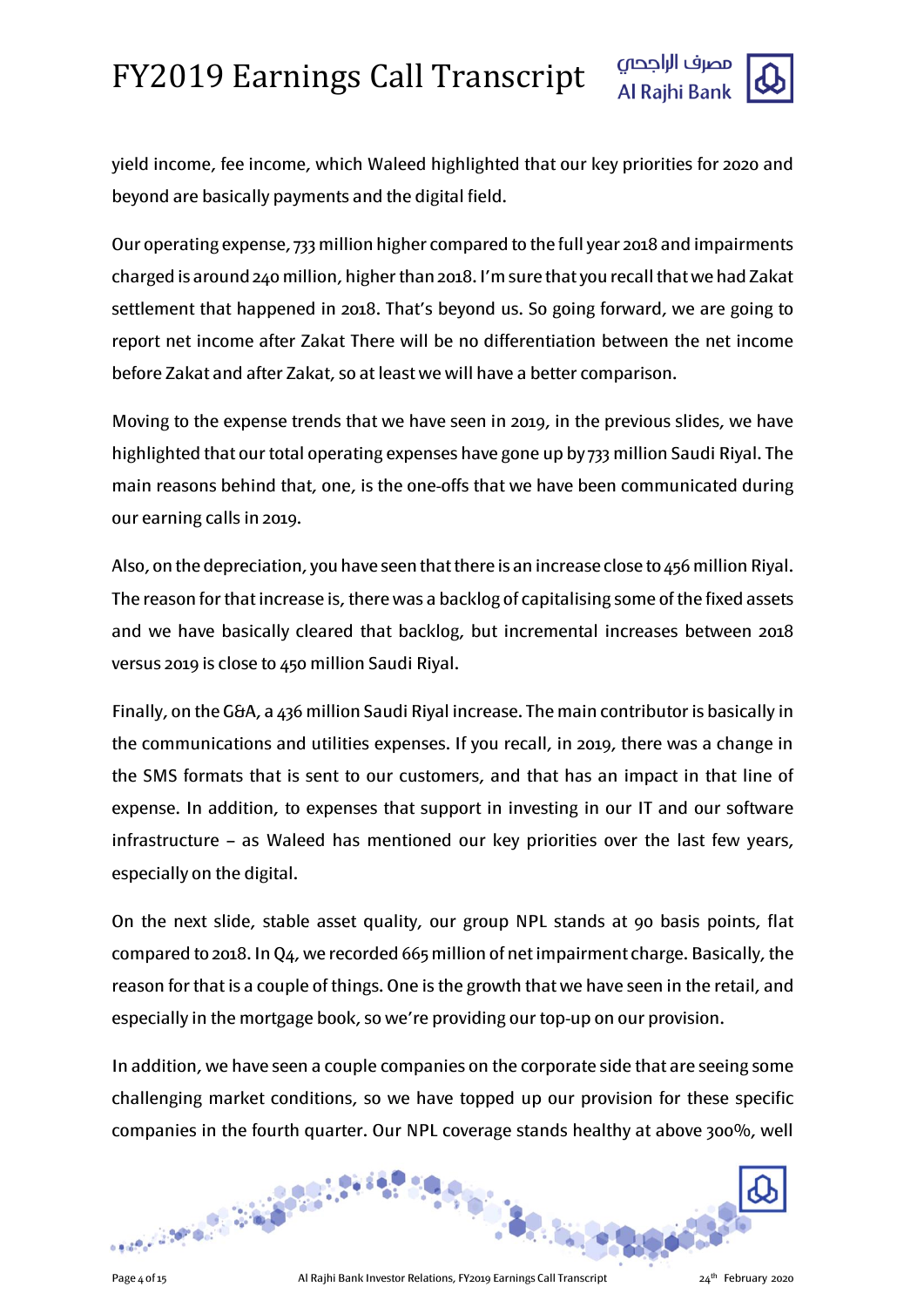

ahead compared to the competition. Cost of risk on an annualised basis for the full year is 71 basis points in 2019.

On the capital side, the shareholder equity has increased to 54 billion as of end of 2019, close to a 6% increase, compared to the same period in 2018. RWA, an almost 7% increase compared to 2018, mainly driven by the credit risk, i.e. on the financing book. Our tier 1 capital is at 18.8%, and tier 1 plus tier 2 at around 19.9%.

On our return metrics, our return on equity, we managed to improve to 20.5% in 2019 versus the 19.8% in 2018. And return on assets increased to around 2.8% and we will continue to focus on improving our return, our profitability, going forward.

Now, the guidance that we provided in 2019. We have basically managed to deliver on our guidance both on the financing, where we have a 7.7% increase, to reach around 250 billion Saudi Riyal, and also the net profit margins was basically exceeding the guidance that we provided in Q3. We managed to improve our NPM to increase by 47 basis points.

Now, for 2020, in line with what Waleed has highlighted as our key priorities' focus in 2020, our guidance for the remainder of the year is mid-single digit growth in the financing portfolio. Our NIM, we are basically forecasting a flat to ten basis-point addition to the NIM for the organisation. Cost to income below 31% and COR between 60 to 70 bps our capital adequacy is between 18% to 19%. And finally, our ROE after Zakat is between 21% to 22%.

That is our 2019 update, we are open for any questions that you may have. Please go ahead.

#### **Operator:**

Thank you. If you would like to ask a question, please press star one on your telephone keypad now. If you're listening to the call via a USB headset device, you can click on the

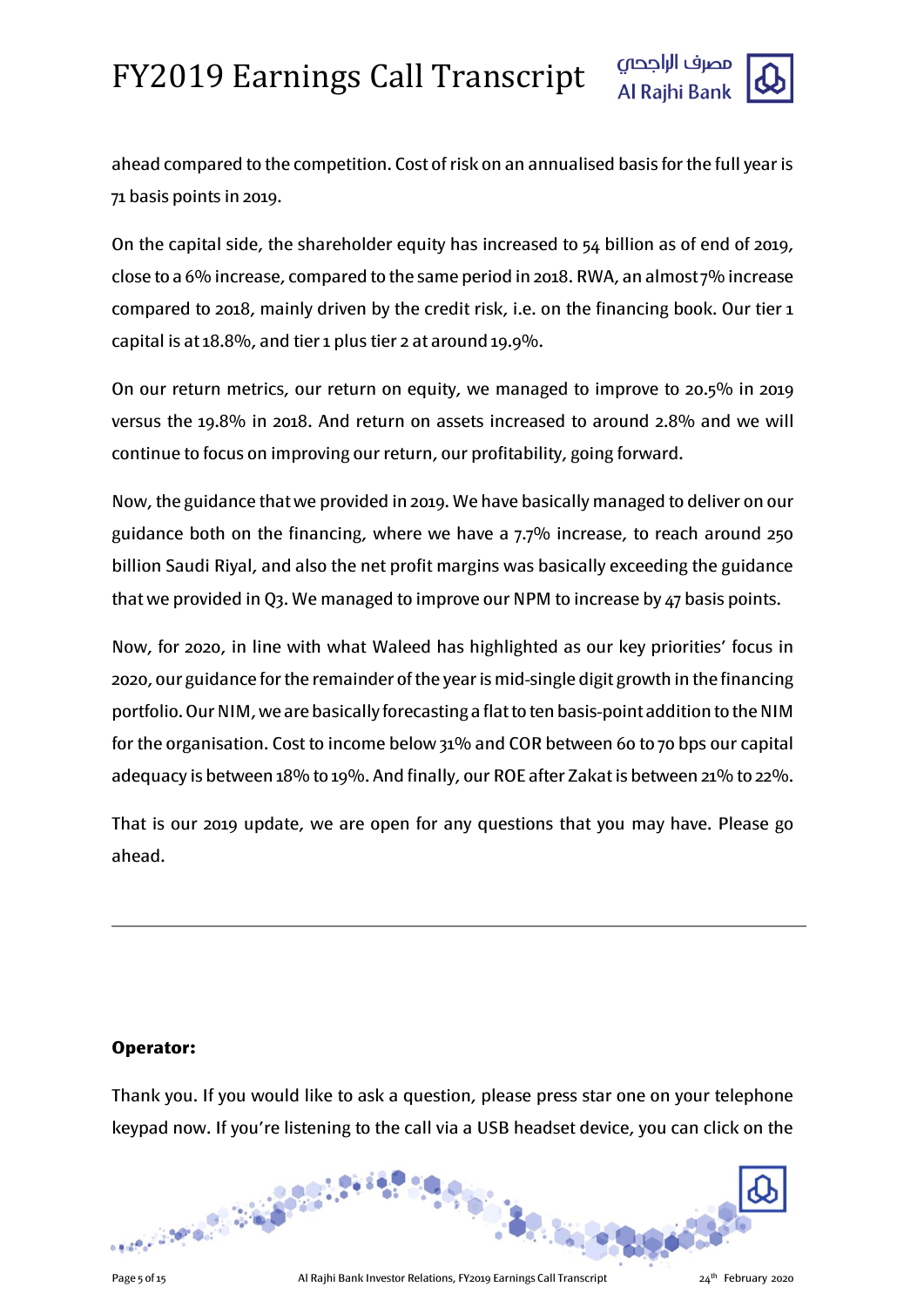



flag icon on the web browser to raise your question. So our first question comes from Waleed Mohsin from Goldman Sachs. Please go ahead, Waleed.

**Waleed Mohsin:** Yes, thank you very much for the presentation. I have three questions from my side. The first question on your margin guidance. You're guiding for margins to improve during 2020 and it seems to me it's driven by the growth in the mortgage book which adds to the asset mix. I want to understand if there are any discussions with the regulator on any sort of pricing caps, whether it's on the broader retail book or any part of the book. So is there any pressure or discussion with the regulator on any pricing caps? That's my first question.

On cost of risk, you mentioned that you've increased provisions on the mortgage book fully, given the growth. Just want to understand the thinking. Is it just stage one provisions that you're taking, given what your model is telling you? And we also noticed that link to the cost of risk increase driven by mortgages, there was a write-off during the fourth quarter on the retail side. So if you can explain where that write-off was coming through, that would be very helpful.

And my third and final question. You talked about the push on the digital side. And when we look at the fee break-up, there's a pretty good increase in the electronic channel related fee. If you could just explain what's happening with some of the other fee line items. For example, there's a big jump in the other fee income, whereas if you look at the draft and the remittance fee as well as the credit card fee, they all declined on a year on year basis. Thank you.

**Waleed Almogbel:** Thanks, Waleed, for your question. I will take the first one and Abdulrahman will cover the second one. Regarding the mortgage, as I mentioned, we see a big growth potentially in 2020. And as you know, all the banks really compete for this market. However, based on the demand that we are seeing, we don't foresee pressure on the margins from what we are getting right now.

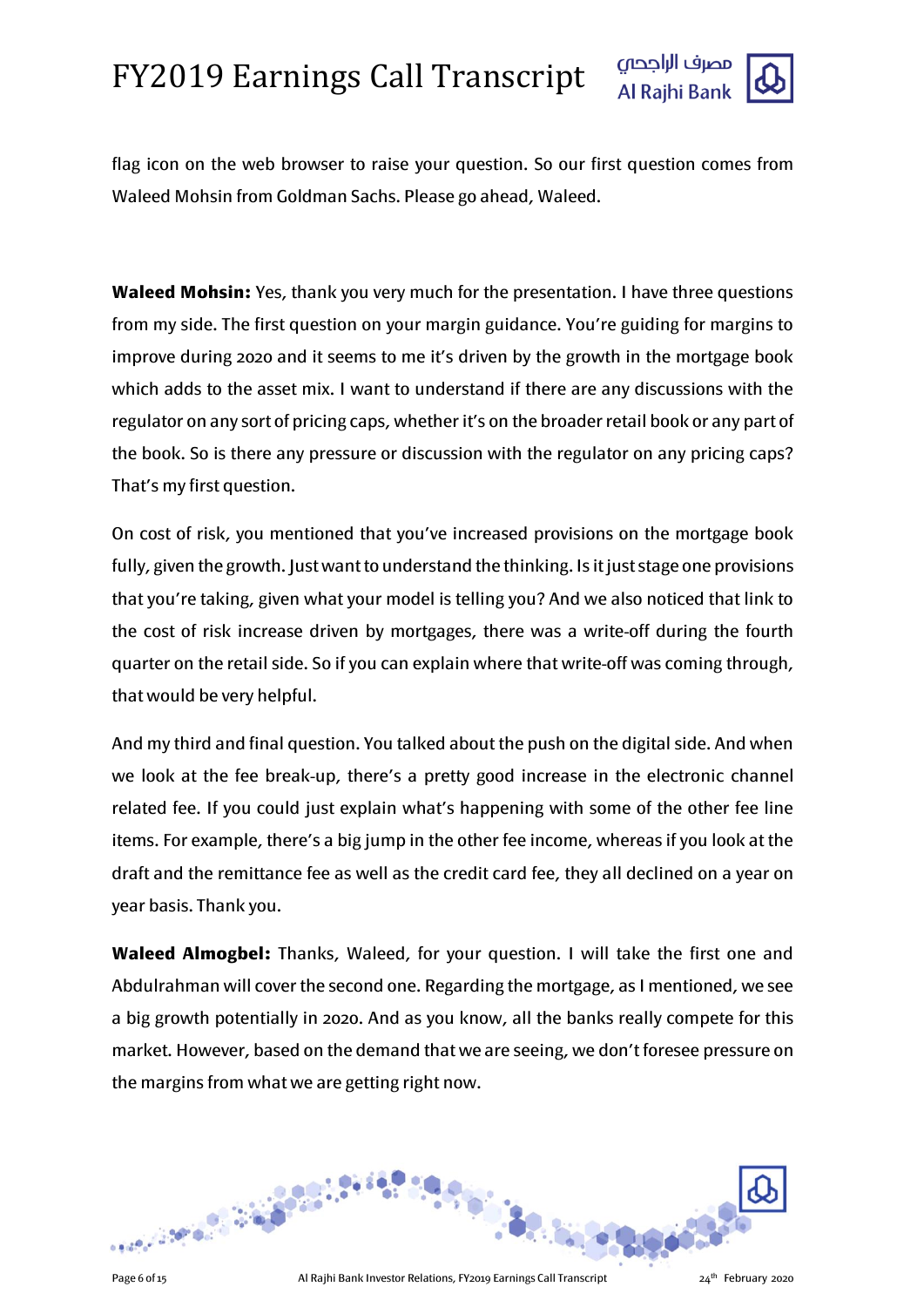

### **Abdulrahman Alfadda:**

Now, on the other question on your point about the non-yield income, basically it's one of the focus areas in 2019. On the payments side, we have basically improved our value proposition into many aspects. One is on the point of sale, in the credit card offering, in optimising our ATM network and offering the electronic channels to our customers. You've seen our manual to digital ratio has improved and the number of transactions has been increasing. So I believe it is one of our key focus areas on the payments and related income for 2020 and beyond.

On your question related to the cost of risk, basically it's more of a general provision that we have topped up on the retail book where we have seen good growth in 2019.

**Waleed Mohsin:** Thank you very much. And the write-off on the retail side?

**Waleed Almogbel:** For the write-off in this year, we have a clear policy that we do a writeoff once the retail loans reach 180 days and above, and we implement our policy.

**Waleed Mohsin:** Thank you very much. Thank you.

**Operator:** So the next question comes from Shabbir Malik from EFG Hermes. Please go ahead, Shabbir.

**Shabbir Malik:** Thank you very much. Just going back on the point of cost of risk, we noticed not just for Rajhi but some of the other banks had provisioning rows in the fourth quarter. So was there any common theme or common accounts which drove provisioning, particularly on the corporate side? If you can share some colour on that, that would be very good.

The other question is if I look at your stage two and stage three coverage, that's gone up compared to last year. And with this high coverage, do you feel more comfortable, going into 2020, that you may end up at the lower end of your cost of risk guidance?

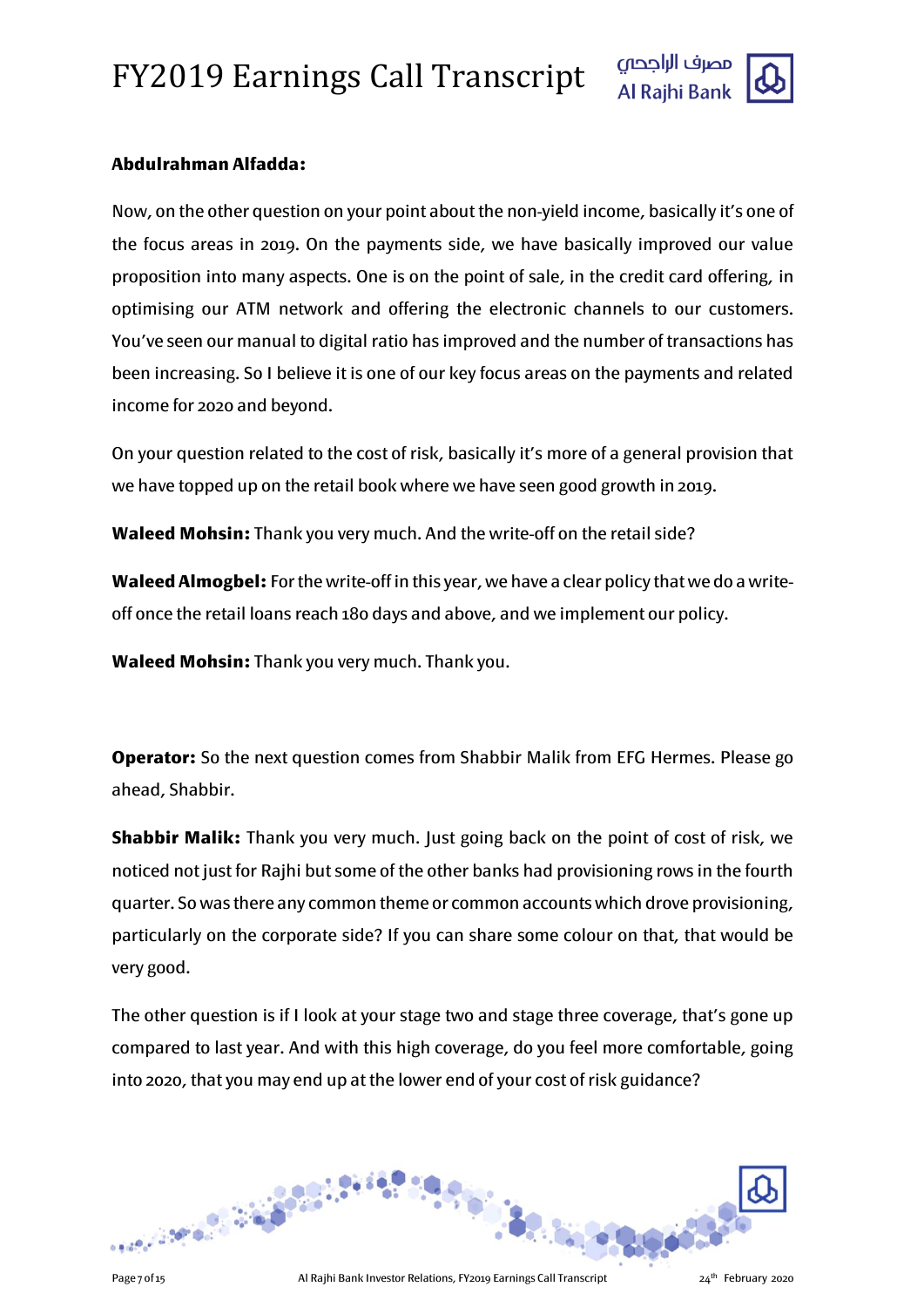



And my final question is on your opex. We saw… I think you talked about this in the introduction but if we think about the more normalised cost growth for 2019, what would that be, stripping out these one-offs, particularly I think in other expenses? If we strip those out, what would be a normalise cost growth in 2019?

**Abdulrahman Alfadda:** We cannot comment on other banks, but from our perspective and we are a very conservative organisation we are applying our prudent risk management, and we applied for specific corporate names during the fourth quarter.

Now, on your question about the operating expense, usually, we don't provide any operating expense guidance. However, we will keep investing in our IT and digital infrastructure, and I believe it's important for us to improve our customer experience, improve our value proposition, providing efficiencies going forward.

Now, from our perspective, if you see our guidance for 2020 and the cost-to-income ratio, should be below 31; and also, we're driving our business by focusing on providing positive jaws between operating income and operating expense.

**Shabbir Malik:**So if I may ask again on the provisioning, was there any regulatory driven provisioning in anticipation of any changes in regulation on provisioning? Was there any provision taken for that, or it was your own decision to take provisions against certain accounts?

**Abdulrahman Alfadda:** From our perspective, no.

**Shabbir Malik:** Okay, thanks.

**Operator:** Our next question comes from Farid Aliani from NCB Capital. Please go ahead, Farid.

**Farid Aliani:** Hi. Thank you very much for the very insightful call. I had a question on the cost of funds line for the fourth quarter. The gross interest expense, if you compare it on a

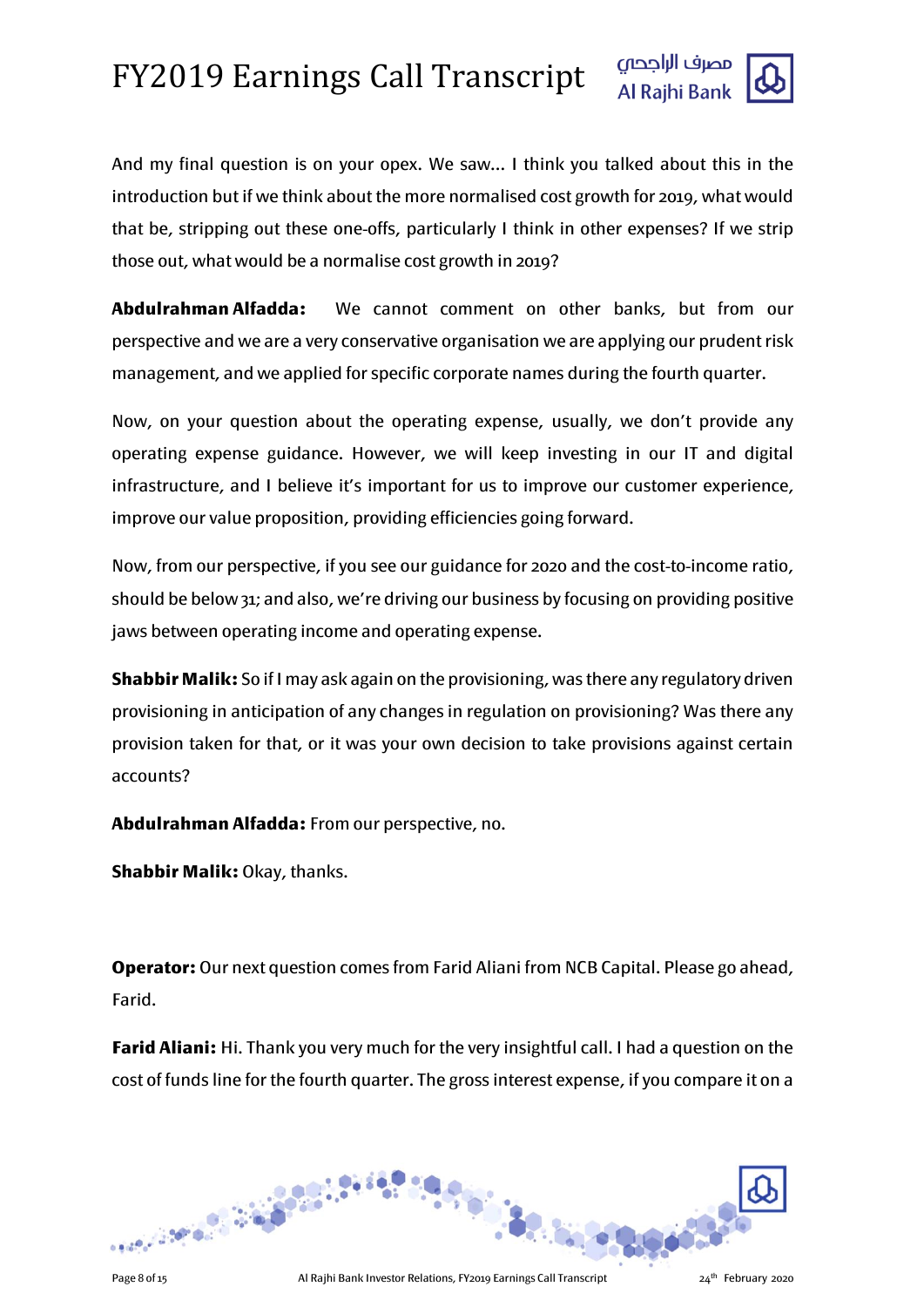

quarter on quarter basis, we're seeing about 29% uptick in the cost of funds. So I just wanted to see what were the drivers of that.

Secondly, on the cost of risk side, it might sound a bit repetitive, but if you could shed a bit more colour. In the fourth quarter, we've seen the retail cost of risk, from the retail side, rise to about 100-plus basis points, in the fourth quarter specifically. So I just wanted to get some colour on is this all general provisioning or is it something that was related to select retail accounts as such? Thank you very much.

**Abdulrahman Alfadda:** Well, I'm lucky. In Q4, I was wearing a couple of hats – a treasurer and also lately, in mid-December, as the CFO. If you recall, in December, we had the big Aramco IPO. There were a lot of uncertainties in terms of the liquidity, what's going to happen, when the money will be out, and so from our perspective, we have taken a prudent position to manage our liquidity. We have taken some of the short-term term deposits in Q4, which is basically short-term in nature.

I believe, on the second question, it's basically again the provision is, given that we've seen the growth in the mortgage, mainly on the stage one and the collective provision.

**Farid Aliani:** Thank you very much.

**Operator:** Our next question comes from Adnan Farooq from Jadwa Investment. Please go ahead, Adnan.

**Adnan Farooq:** Hi. Thank you for the call and congratulations on this strong set of results. Would the bank be interested in the large government-driven projects that we now hear are kicking off? Or the bank will continue to just focus on the retail segment, which is its strength? And my second question is would it be possible for you to quantify the one-off depreciation expense in the fourth quarter, please?

**Waleed Almogbel:** I will take the first one, and Abdulrahman will cover the second one. We are interested in some selective projects as structured finance that we believe we will meet our risk appetite and margins.

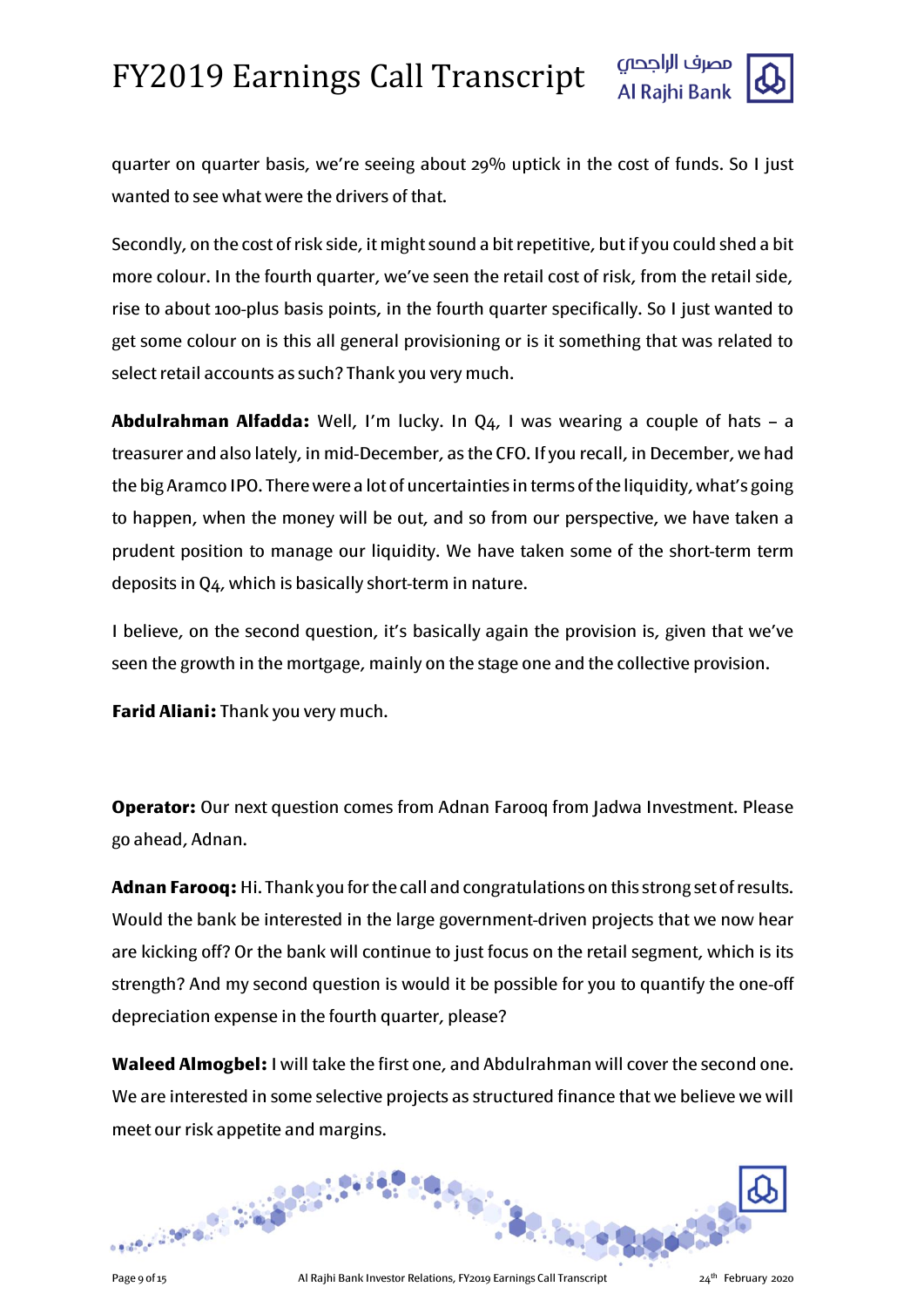

**Abdulrahman Alfadda:** On the depreciation, again, the reason why we have seen the spike in 2019, as I have highlighted in my opening slides, is clearing the backlogs that we have, some of the projects were capitalised, and it's within the forecast actually, going forward, as further depreciation policies are implemented by the organisation.

**Adnan Farooq:** Thank you.

**Operator:** Our next question comes from Jagdish Bathija from Lazard Asset Management. Please go ahead, Jagdish.

**Jagdish Bathija:** Hi. Thank you for hosting the call. I had a couple of questions with regard to mortgages. We have seen fee rate cuts already and given the scenario, do we see the yield on mortgages coming down? Because it's already on the higher side of things right now. So going forward, is it a possibility that the government or the REDF may be coming in and talking to the banks, saying, you know what, the yields, the spreads need to decline? And how would that impact NIMs?

And secondly, you mentioned you expect mortgages to be the key driver going forward in 2020 as well. What are the other sectors that would be driving loan growth to achieve that mid-single digit target? Thank you.

**Abdulrahman Alfadda:** Okay. So we don't see a large pricing compression in the mortgage book, on mortgage sales. Again, we have seen a huge demand and we also have seen a further supply of affordable units that came into the market over the last couple of years. The mortgage market is growing and the demand is growing as well, and probably, once the demand is going lower, probably that might be a reason to reduce prices, but we don't expect it in the short to longer end.

In addition, we keep monitoring our mortgage sales and monitoring our market share on a regular basis, and if we see a sustainable market share decline, then we might need to be repriced accordingly to position ourselves, but in the short to medium term, we don't believe that.

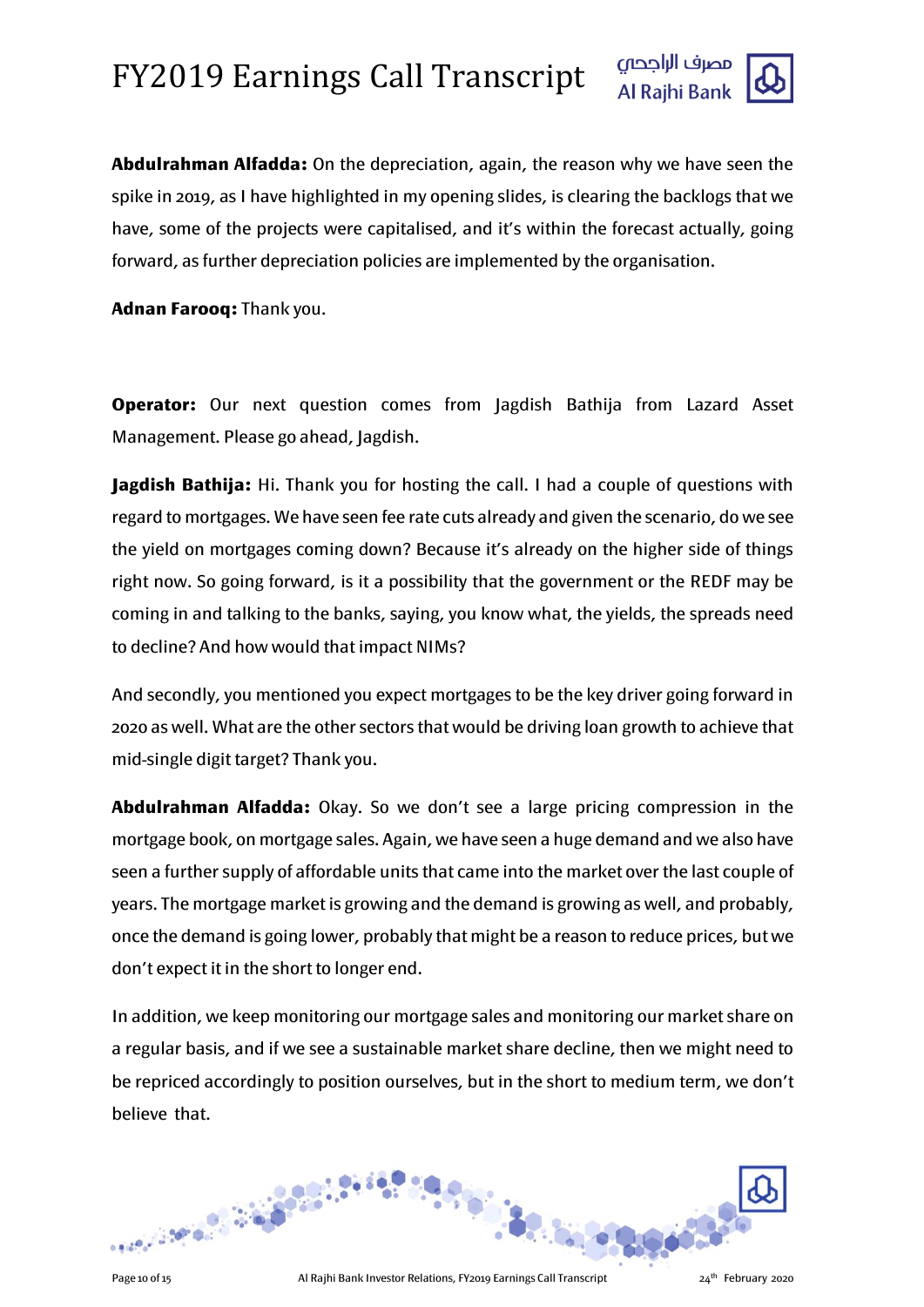

**Abdulrahman Alfadda:** Can you repeat, sorry, your second question, please?

**Jagdish Bathija:** Sure. My second question was with regard to the key drivers of lending growth, going forward. You mentioned one leg would be mortgages. I want to know what are the other sectors? Corporate? We are hearing of the major projects coming through. Do we see things moving on the ground, or we still have the design and all these phases going through, so another year of delays on that front?

**Waleed Almogbel:** As you may know, we will always remain a retail bank. However, we will diversify our portofolio towards corporate whenever the price is right and the asset quality intact.

**Jagdish Bathija:** Got it, thank you.

**Operator:** Our next question is from Yavuz Uzay from Fiera Capital. Please go ahead, Yavuz.

**Yavuz Uzay:** Thanks for the presentation. A quick question on your cost-to-income ratio targets on slide 11 of your presentation. So basically, you're saying you're targeting midsingle digit balance sheet growth, a flat to small, slightly increasing margin. Assuming you'll be delivering 4% or 5% revenue growth, a cost-to-income ratio below 31% versus 33% in 2019 suggests a decline in operating expenses.

Can you elaborate more on that, saying whether it will be coming from some cost-cutting in non-HR costs or some optimisation in number of personnel? Can you just elaborate more on that, what kind of opex momentum should we be targeting?

**Abdulrahman Alfadda:** Thank you for the question. Again, we manage our business in the organisation by providing positive jaws anywhere between 250 to 350 bps. In addition, we have started in late Q4 some further initiatives to look at our operating expense. We have 35 plus of initiatives to review our expense line. Again, the guidance that we're providing on the financing is on mid-single digit growth, and our key focus for us by

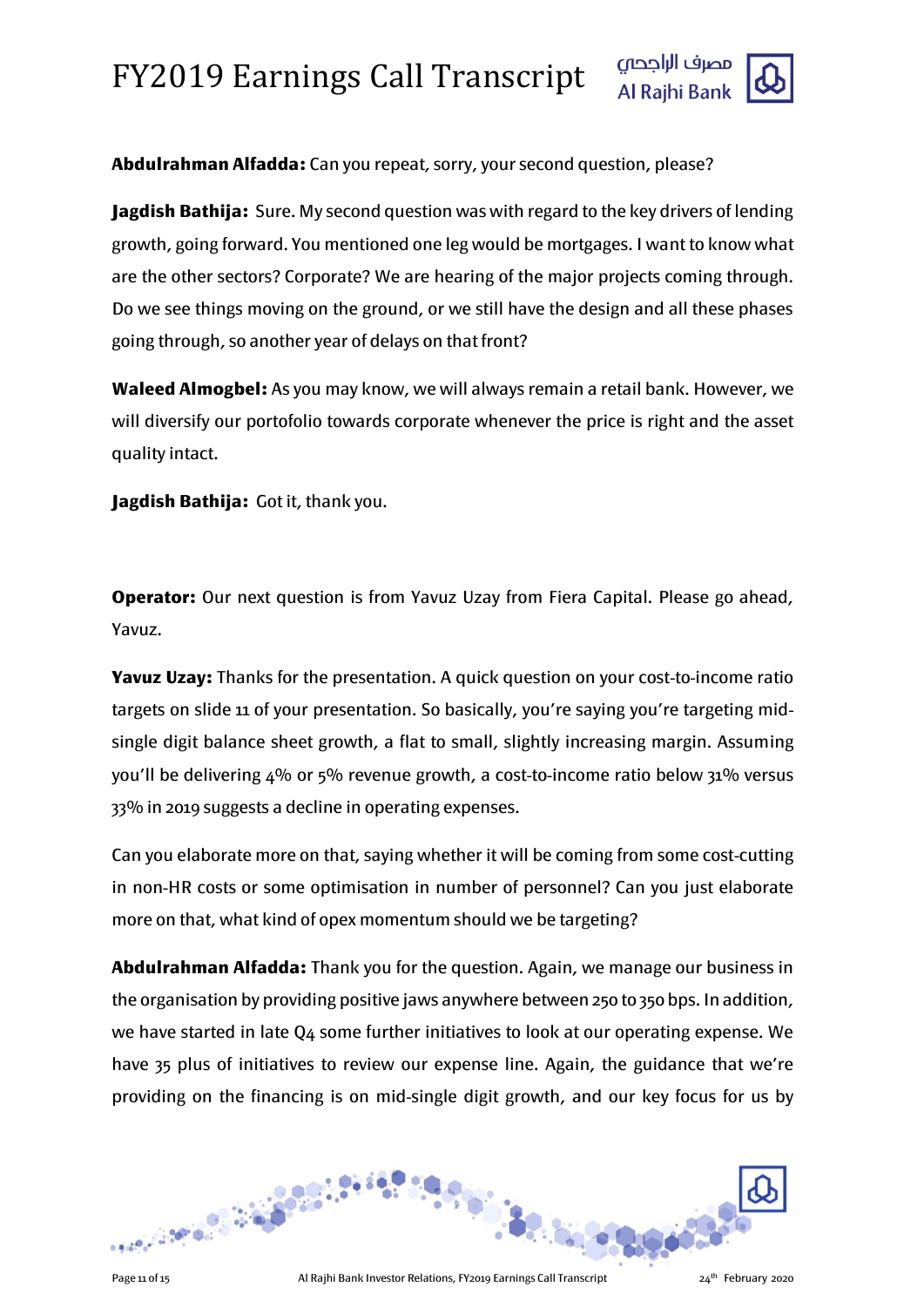

**Yavuz Uzay:** But that most probably suggests an absolute decline in costs. Is that a realistic target?

**Abdulrahman Alfadda:** We might see a push on the growth side. So again, we don't provide any specific guidance neither on the income nor the expense. But again, the costto-income ratio, our guidance for 2020, is below 31%.

Yavuz Uzay: Okay, thank you.

**Operator:** Our next question is from Edmond Christou from Bloomberg Intelligence. Please go ahead, Edmond.

**Edmond Christou:** Hello. Thanks for the call today. Most of my questions have been answered. I will just flag two questions, please. I think the cost of risk has been discussed already. I just want to understand, this is in the new fresh management review on the mortgage loan books, and you're saying this is mainly coming from stage one.

Do you assume now, going forward, that the cost of risk for this mortgage is higher than had previously been anticipated in the books? And also, are you able to remind me how this structure of the mortgage works, who is paying the down payment and the LTV on it?

The second question is on your M and A. New management in place, a fresh review on the bank. You have the capital buffer, the ability to observe smaller Islamic lenders. What's your view on M and A? It could be a good catalyst for the stock.

The last question is corporate. It seems that the old management and the new management is still of the same view that corporate margin or the spread on credits has been compressed over the years and you want to be very selective in the corporate lending.

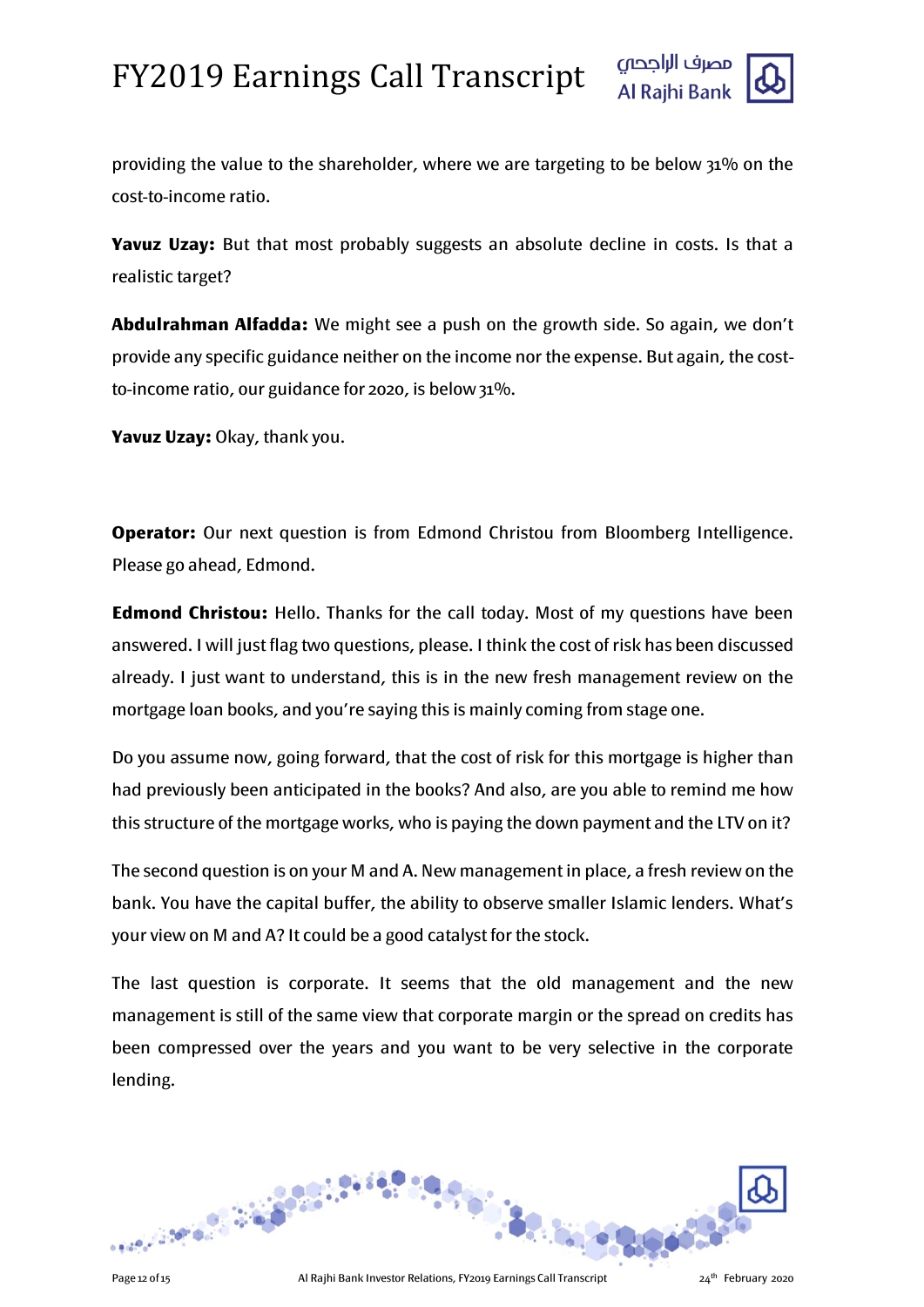



But the question is, is this something that doesn't improve? Will you just stick to mortgages, unable to diversify your book? Because your target on the lending mid-single digits never changes. And it seems to me you are just beating it. And probably, if you grow your corporate, you're going to beat it this year. I just want to understand your view on diversification when it comes to the lending book. Thank you.

**Waleed Almogbel:** Thanks for your question. Regarding the mortgage, just let me clarify one or two things. First, the mortgage is from the customers themselves. They apply to the bank and they get the loan; they pay their down payment. The government has certain criteria where they subsidise the interest on behalf of the customer. So we expect this to continue, as I mentioned, for this year, 2020, and we're expecting the growth will remain as the second half of last year.

For your second question, we will remain as organic growth.

**Edmond Christou:** Just to follow up on the mortgages. So the customer pays a down payment. It's not a loan being taken for the down payment, correct? It's cash, so your LTV is 90%?

**Waleed Almogbel:** Yes, it is.

**Edmond Christou:** Okay. The second one is on corporates. We always thought that you don't want to go onto the corporate because the margins are tight. And we are hearing from other banks that they expect margins to stabilise on corporate in the second half of the year. This could be good news for you.

But I just want to understand how you are thinking about diversification within the books. Most of the Saudi banks now, concentration is with mortgages from the retail side, and especially for you, since this is a large chunk of your loan books. So what's your appetite for corporate? What's your strategy for the corporate? Thank you.

**Abdulrahman Alfadda:** Okay. So let me remind you, from our perspective, we have the lowest cost of fund in the world, and probably, we can win any transaction if we want to participate in at any margin, but we do have our internal risk appetite that has been

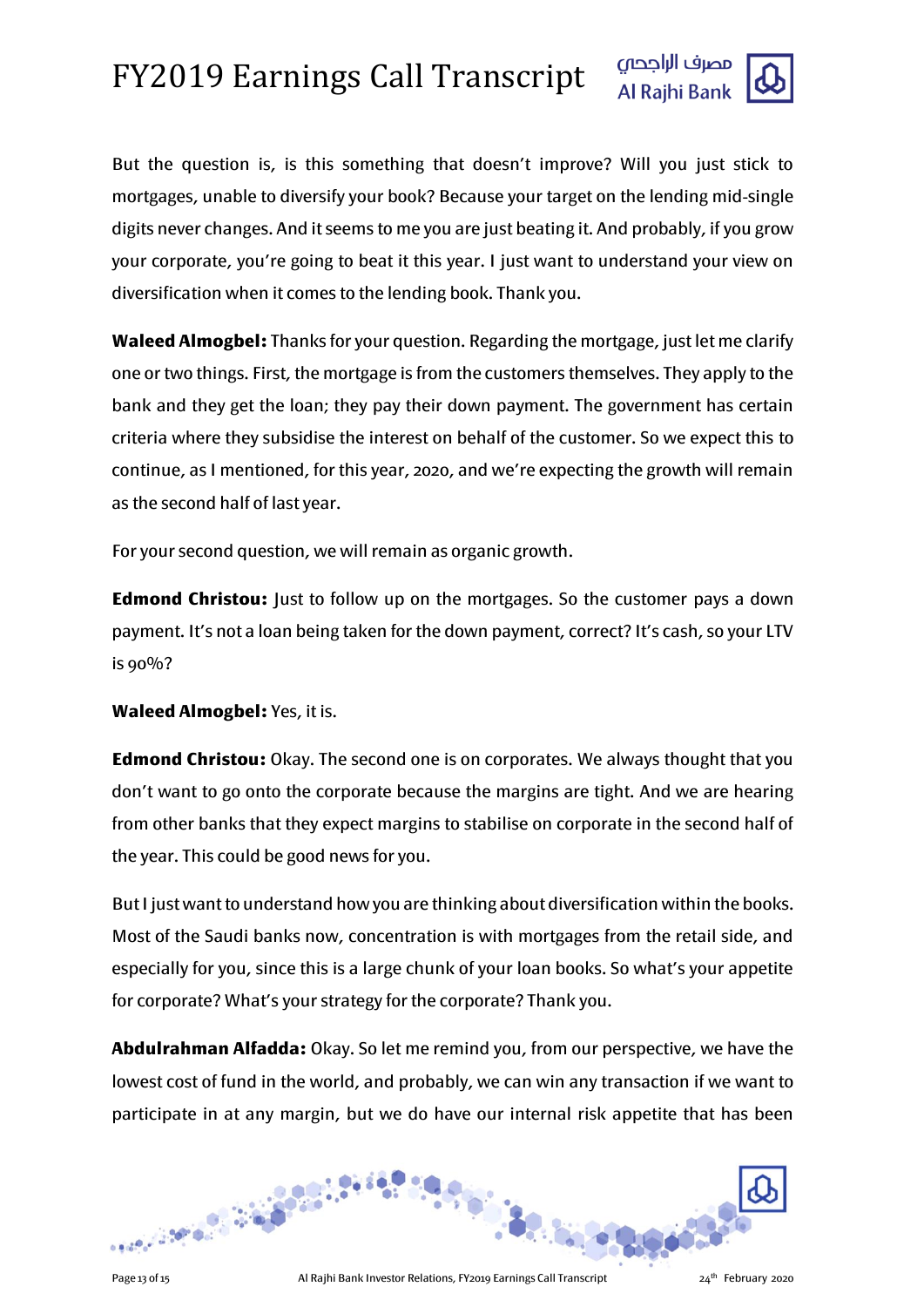

discussed in various committees within the organisation, be it the ALCO, the Credit Committee, or the Risk Committee, etc.

So we are looking at the corporates from our perspective as, if the asset quality is good and pricing is attractive, we will be more than happy to participate. Now, whether the demand will come now or later, that's yet to be seen from our perspective.

Also, I'd like to highlight that both myself and Waleed are members the Credit Committee. So from our perspective, the strategy is looking to improve our value to our shareholders, pricing and the markets.

**Edmond Christou:** Okay, thank you. Very useful, thanks.

**Operator:** Our next question comes from Junaid Farooq from FIM Partners. Please go ahead, Junaid.

**Junaid Farooq:** The first question is what is the current size of your mortgage book? My second question is, is there an internal limit on how big you will allow the mortgage book to grow, given the asset-liability duration mismatch that it brings with it? And third question is, would you be looking to do a long-dated paper just to resolve the asset-liability mismatch created from the mortgages?

**Abdulrahman Alfadda:** Thank you for the question. Currently, our mortgage book stands at around close to 55 billion Saudi Riyal. We don't have an internal limit per se for the percentage of the mortgage book. However, let me clarify that. Internally, we do have again from our perspective our internal risk parameters, covering both liquidity risk, market risk, credit risk versus others. Those risk appetites are much more conservative than from the regulatory perspective. And that's on the mortgage book side.

Now, on the second part of your question, the asset-liability mismatch historically has always been there for all the Saudi banks. From our perspective, our current accounts are sticky and we have been delivering a good track record of growing our market share and growing our balances in the current accounts over the last few years.

**CONTRACTOR** 

39.80